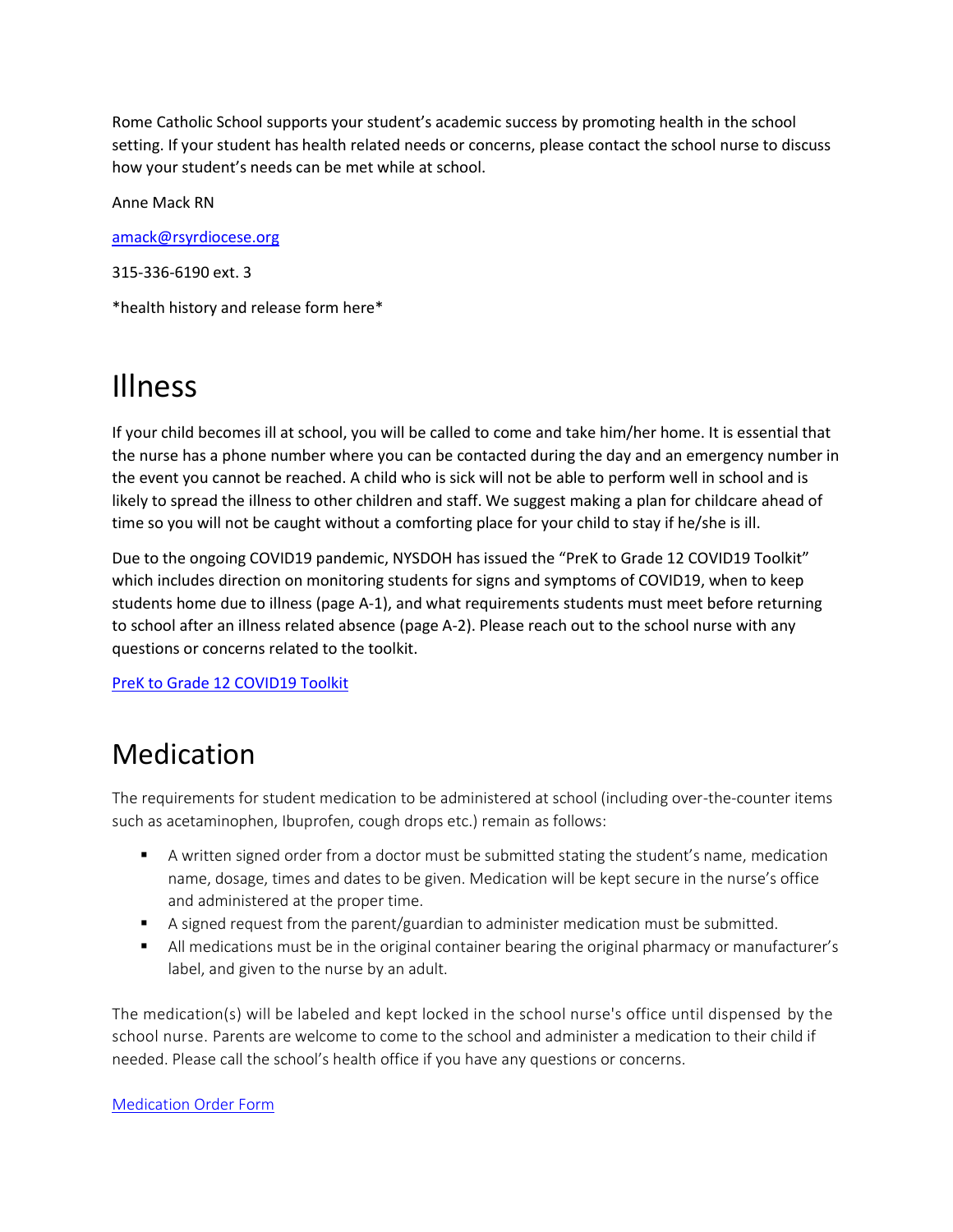### Physical Examinations

According to Education Law Article 19 and Regulations of the Commissioner of Education (NYCRR), children are required to have a physical exam when entering a school district for the first time and in grades Pre-K or K, 1, 3, 5, 7, 9 and 11. This requirement may be met by submitting documentation of a physical exam by the student's healthcare provider within the 12 months prior to the start of the school year. Beginning January 31, 2021, physical exams for schools must be completed on the [NYS Required Health Examination Form](http://www.p12.nysed.gov/sss/documents/health-exam-form.pdf) or an electronic health record equivalent form. If record of a physical exam by a private health care provider is not received by the time of the school physicals, the child will automatically be included with school physicals. The school will notify in writing, the parent(s) or guardian(s) of each child in whom school health services identifies a concern or other condition which may require professional attention.

[NYS Health Exam Form](https://www.romecatholic.org/wp-content/uploads/Health-Exam-Form.pdf)

### **Screenings**

During the school year, the following screenings will be required or completed at school as mandated by the State of New York:

#### **Vision**

- Distance and near acuity for all newly entering students and students in Pre-K or Kindergarten, Grades 1, 3, and 5.
- Color perception screening for all newly entering students.

#### **Hearing**

**Hearing screening for all newly entering students and students in Pre-K or Kindergarten,** Grades 1, 3, and 5.

#### **Scoliosis**

**Scoliosis (spinal curvature) screening for all girls in grade 5.** 

A letter will be sent home if your student needs follow-up with your health care provider. Please contact the school nurse if you have any questions or concerns.

[NYS Screening Chart](https://www.romecatholic.org/wp-content/uploads/NYS-Screening-and-Health-Requirements.pdf)